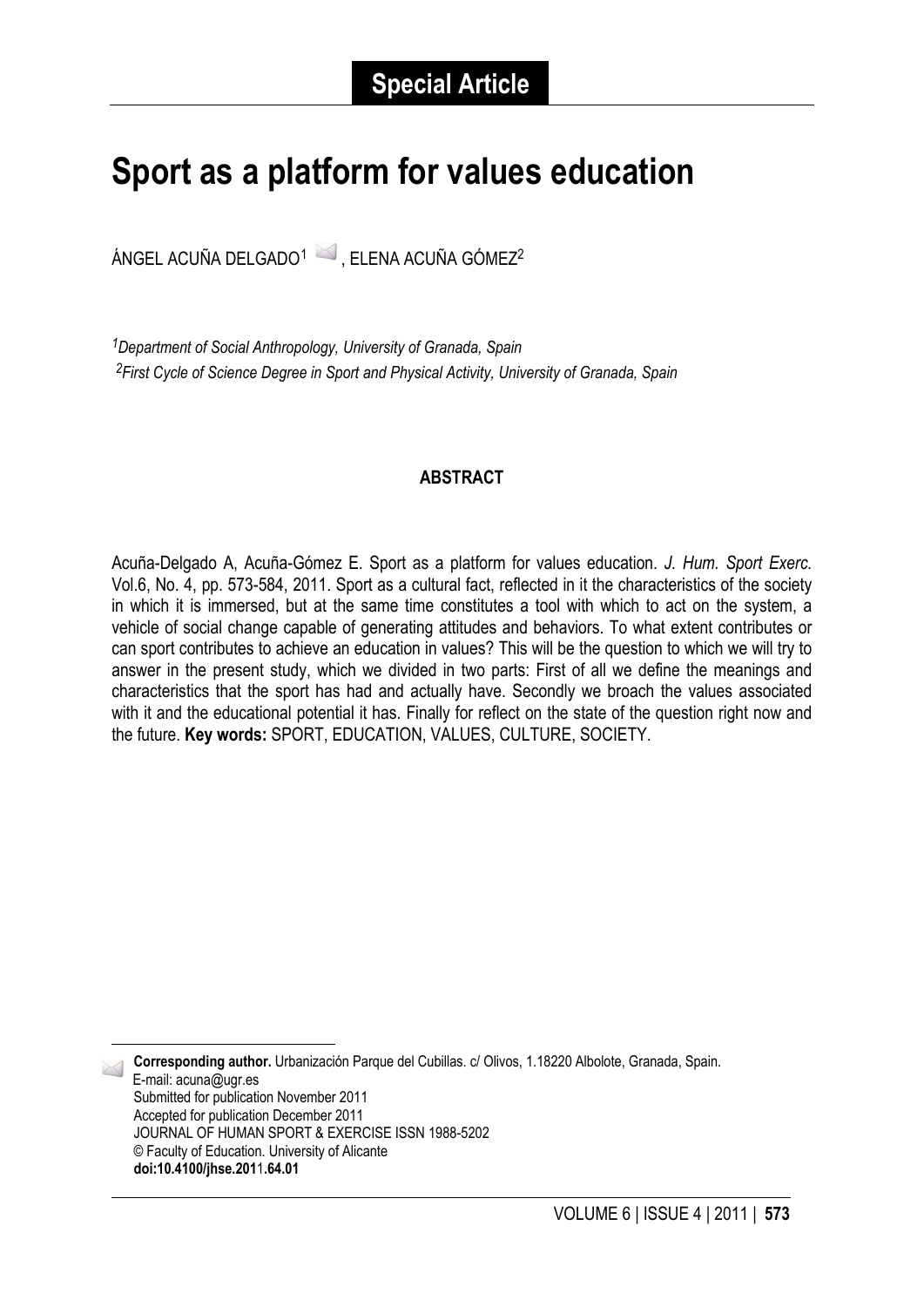# <span id="page-1-0"></span>**INTRODUCTION**

"We are going to use sport for national construction and to promote the ideas we believe that will lead to peace and stability in our country" (Carlin, [2009](#page-10-0)). These were some of the words that Nelson Mandela directed to François Peinar, africaner and Springboks rugby team captain, in private interview, moments before the beginning of Rugby World Cup in 1995, held in South Africa, and finally won the South African team. This World Championship's story comes in handy gathered in the book *The Human Factor*, published by the journalist John Carlin ([2009\)](#page-10-0), and turned into a movie by Clint Eastwood (2010) entitled *Invictus*. It tells the story of a man who after spending 23 years confined in prison for his way of thinking, becomes President of his country, an unstable and divided country, in which he prevents a civil war, understanding at that time that above all he should deactivate the 50 years existing racial hatred, and achieve an emotional bond between blacks and whites. As a great strategist, he took the opportunity that the World Championship would take place there and clearly saw that sport was an extraordinary mean to achieve it. The effort finally paid off, not just because the mean employed was suitable to generate spontaneous social cohesion, but because it was managed by the political talent of a great person.

However, beyond this significant case, there are currently discrepancies between thinkers of the sport phenomenon about the benefits it brings to society, and the positive or negative values it can promote. In that sense, Arnold says [\(1999](#page-10-0)), quoting Huxley (1969):

"[…] as any instrument invented by the man, sport can be used with good and bad purposes. Properly implanted it can teach endurance and stimulate a feeling of fair play and a respect for rules, a coordinated effort and the subordination of personal interest to the group. Improperly used, it can stimulate the group and personal and vanity, the greedy desire of victory and the hate to rivals, a corporate spirit of intolerance and a disdain for those who are beyond a certain role arbitrarily selected" (Santiago[, 2002](#page-11-0)).

Obviously, nothing is good or bad in itself, sport, as human practice and social phenomenon, has a wide repertoire of symbols, values and norms in permanent construction and promotion making it an important pedagogic tool, but by itself the satisfactory results in the formation of better people are uninsured. The many variables that make up its internal structure (players, coaches, federations, etc.) and the diversity of situations and contextual circumstances in which it develops, makes the variety of cases is endless.

We have divided the present work in two parts. First we try to clarify the importance that sport has as a socio-cultural fact, for which we have first delimit the concept and general characteristics it have in our time; to continue with an sport's vision in a modern and advance society.

And in the second part we make a general review to values education through sport, and in which we will answer: how is it define value? Which values, functions, meanings and reasons derive from sport? How important are the media in the values transmission? And what kinds of intervention programs are implemented to achieve such values education through sport? Here, we can watch sport game as a pedagogical and political act in the contemporary world.

We will end with some concluding remarks in relation to the values conveyed through sport in the present and for the future.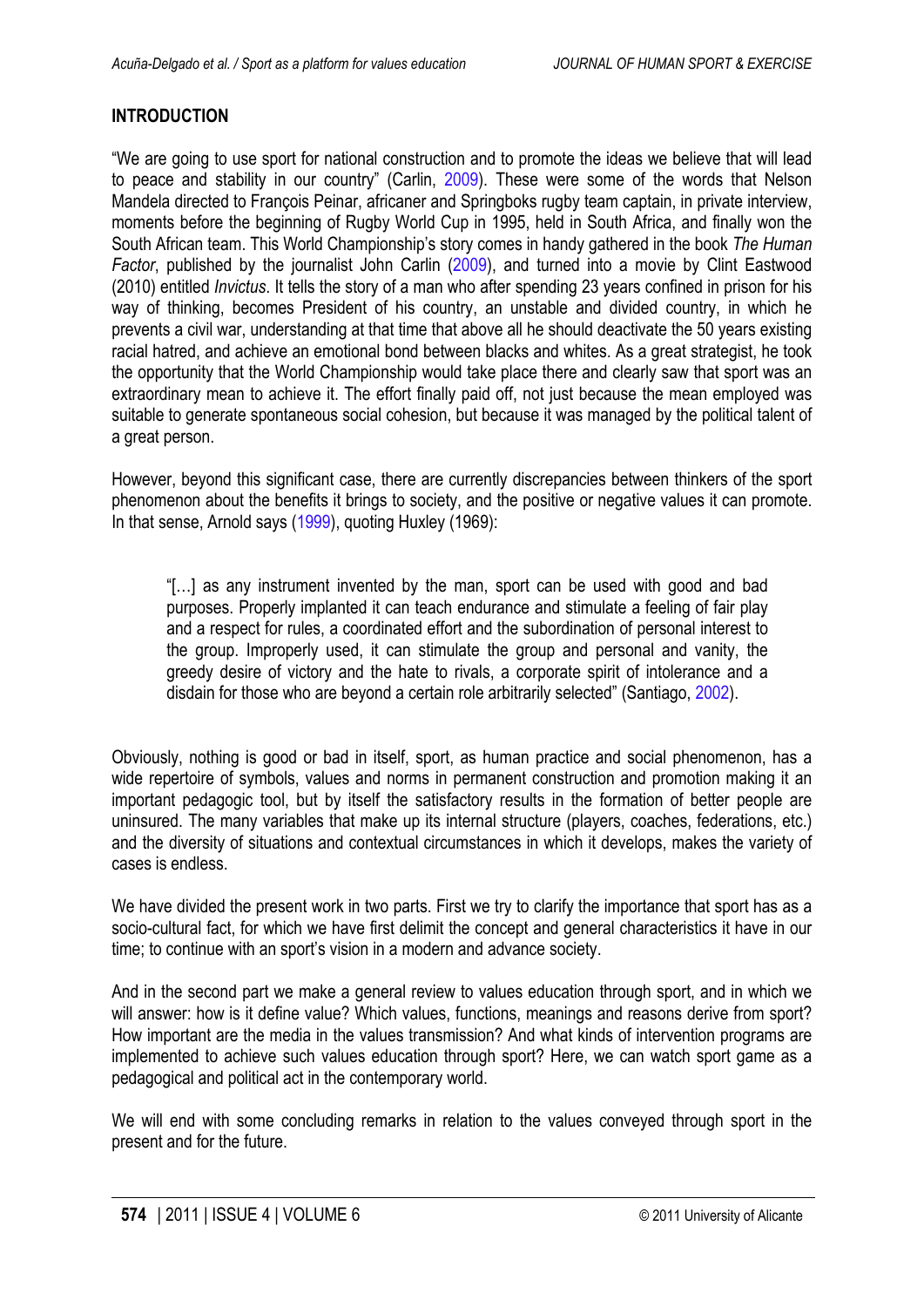# <span id="page-2-0"></span>**FIRST PART**

# *Field delimitation*

The distinguished sports historian Richard D. Mandell ([1986](#page-10-0)) show how sport, far from being a modern phenomenon, illustrated and reinforced the social and moral order of towns in all times known, giving us a panoramic view of sports activities from pre-Hellenic civilizations and classical world, to modern Europe and America, passing through pre-Columbian and medieval societies.

Modern sport, however, puts its appearance around Industrial Revolution in the Anglosaxon world of the seventeenth and eighteenth centuries, corresponding with the special adaptations of political, economical and social modern life (Mandell, [1986](#page-10-0)).

According to Piernavieja ([1985\)](#page-10-0), the term *sport* (before *depuerto*) first appeared in Spain in the Cantar del Mío Cid (1140) meaning transportation, escape or entertainment.

But it is in industrial England where the modern idea of sport came, very close in its origins to the bet (understood at that time, not as a result of chance but of divine predestination), which practice experienced a huge global diffusion because of the country's imperialist vocation which facilitated its exportation. Later, it is worth mentioning the role played by modern Olympic Games, started in Athens in 1896, with its main ideologue Pierre de Coubertin, who without any doubt gave a decisive boost to sports development in contemporary era.

In any case and according to the expressed by Bröhn ([1982\)](#page-10-0), the factors which have contributed to the sport evolution in the way it has done in modern era have been: 1. "Development of leisure and entertainment", as a way for recovery, fun and personal development, and where sport activity takes a privilege position. 2. "Globalization of exchanges through transports and mass media", which led to a more cosmopolitan consciousness, with the aim of the record as a universal symbol. 3. "The scientific and technical revolution", which develop a quantitative ideal based in performance and productivity. 4. And "democratic and bourgeois revolution", which promotes the idea of opportunity's equality between people and consequently a sport for all and by all.

Anyway, with all the hoarded expectation and the boom experienced in recent times, it is difficult to find among their studious a common definition satisfactory and at the same time, without leaving any out, that encompasse all possible activities within the term "sport".

#### J. Mª. Cagigal affirm:

"No one yet has been able to define with general acceptation in what consists sport: not as antropocultural reality, or social reality. And ever going to be more difficult to define. It's a term which besides to change, it has expanded and continues to expand its meaning, both referring to an attitude and human activity, as above all, encompassing a social reality or a set of social realities or institutions" (Cagigal, [1981](#page-10-0)).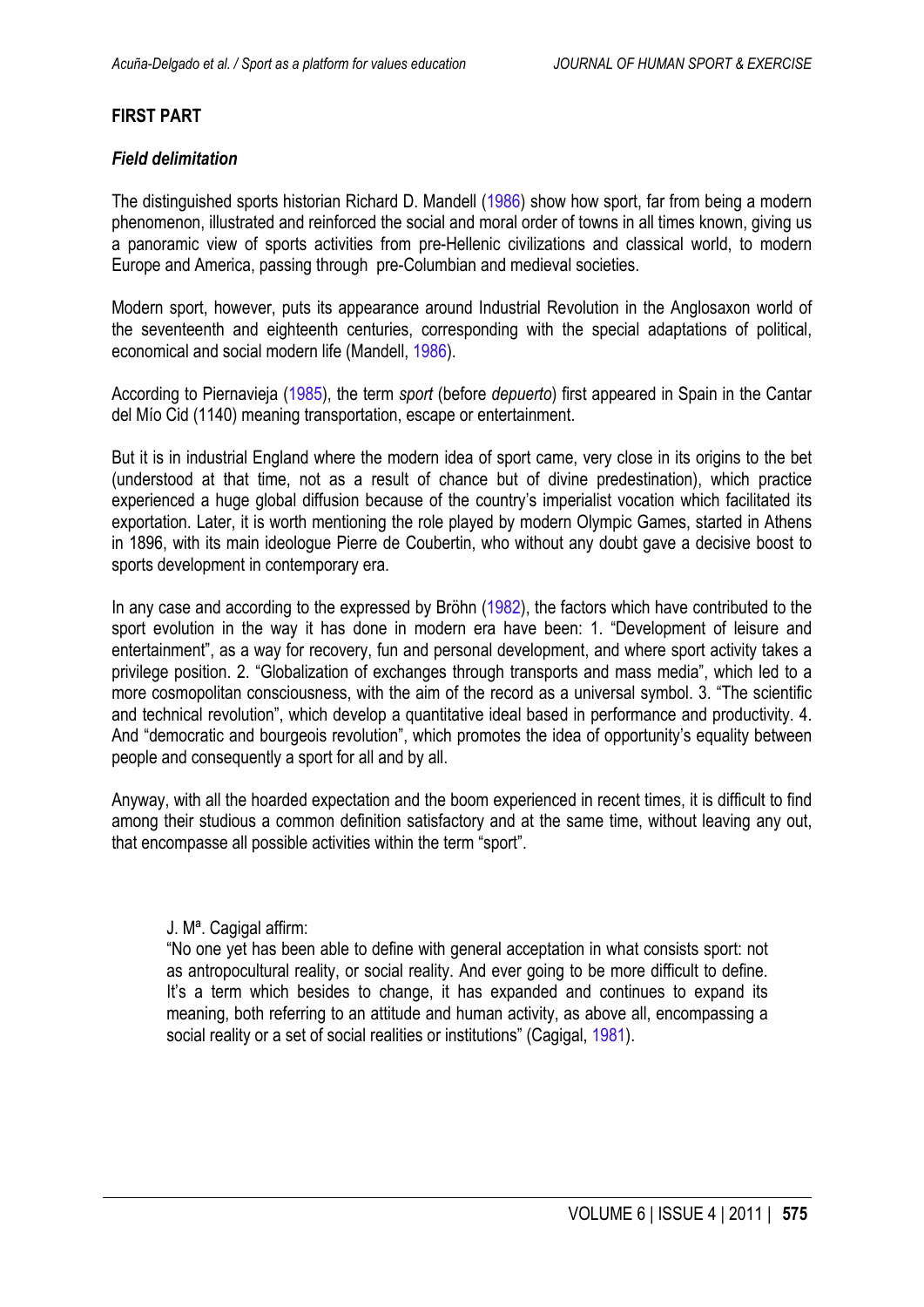<span id="page-3-0"></span>As a complex and changing phenomenon, it is necessary to resort to a wide and inclusive definition which delimit the whole field through its essential elements. In that sense, today we find successful the definition of sport which allows us to look at it as a dual perspective: as a closed system and as an open system (García, [1990;](#page-10-0) Puig & Heinemann, [1991\)](#page-11-0). As a closed system, sport might be understood as all motor activity (physical and intellectual), competitive, regulated and institutionalized; while as an open system could include other aspects related with games and simple physical exercise. Scientific rationality and economic efficiency, with victory and/or record as a principal attribute, would be the hallmarks of the first; while enjoyment and fulfillment would be the ones of the second. In that way, walking along a road at a good pace (about 5km/h for example), with the deliberate purpose of maintaining or improving fitness can be considered as sport, seeing it as an open system, but not as a closed system. Contrasting system that together comprise sport reality in its forms and meanings diversity.

# *A look at sport from an advance modern society*

The senses of sport are different and therefore also the applications or utilities that contains; its dialectical content allows seeing in it, beside a humanistic dimension, in which is presented as a collective identity vehicle, favoring communication, social dialogue, and personal development (Cagigal, [1981\)](#page-10-0); a mercantile and politicized, marked by the law of economic benefit and sectorial interests of those who remain in power structures (Bröhm, [1982\)](#page-10-0). Sport has without doubt values favoring biopsychosocial development of people, but is also nationalism, politics interests, propaganda advertising, and even vandalism groups home's.

We know that sport is generally beneficial to health, but also can be harmful and is not exempt from risk; deficient practice, recklessness and excesses are paid, and there are many injured athletes, or even killed, not only in the mountains but also in the playing fields by multiple organ failure.

On the other hand, sport offers an opportunity for values of middle and upper strata of society, noun in their practices, to be socialized by people from the lower strata and to integrate them (the values, not the stratum), although those would already take care of generating new practices or changing something the existing ones to continue setting distances and distinguish themselves from others (Bourdieu, [1988](#page-10-0)).

As a cultural product it largely reflects the contrasts and even contradictions of human beings, how does it unfolds between order and disorder, between collaboration and competition, between solidarity and conflicts. Sport is used as a leisure practice to fill the free time of people, and as a way of working with which others make a living, generating then, leisure and business around it, as well as practice and show. Sport has proven to be an important vehicle of communication between persons and towns, but also has been and continue being used as a form of alienation and acculturation, and even versus communication the power's service, its humanistic dimension is counterbalanced with commercialism and politicization tend to transcend what in "essence" is nothing more than a game.

A proof of sport's strength as an agent of change we had it very close in space and time with what happened with Spanish National Soccer Team, not just for the convening capacity but for the wills uniform way: in just three weeks of world championship, the sense of identity with the national flag has gone further than the work done in more than 30 years of democracy.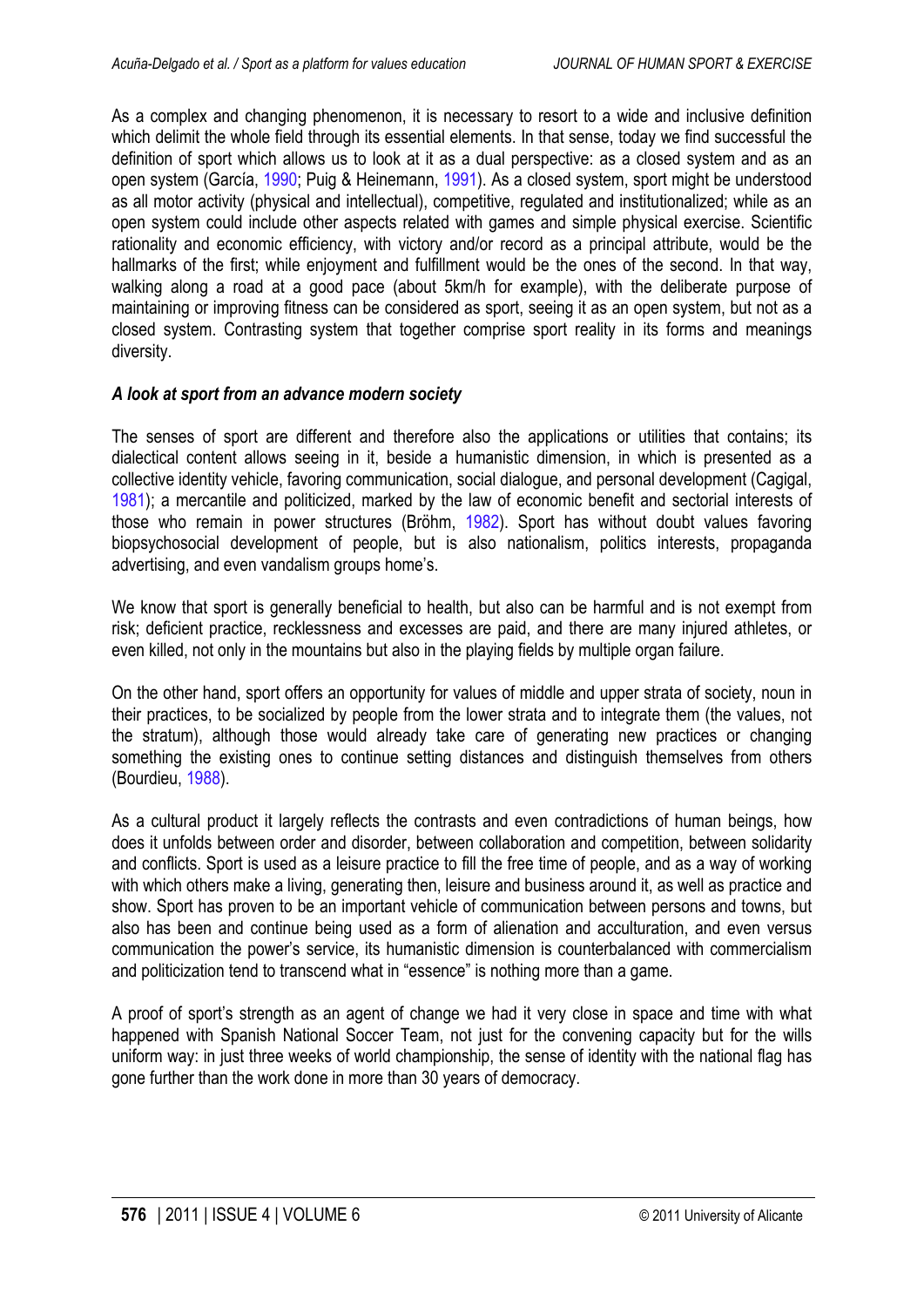<span id="page-4-0"></span>For the growing boom that its taking in advanced modern society (not coincidentally the main advertising claims are supported by sports figures), and being both widespread on a global scale with diverse forms and functions, the sport with all its envelope, deserves to be studied from a socioanthropological perspective harder than what has been done so far. Not by be framed at first within the field of play and recreation ceases to be serious issue, very seriously not just because of the economic or political consequences resulting from there, but even for the implications that has in the realm of sacred, of the absolute, when becoming in something able to excite until the tip of fill the life content becoming essential.

# **SECOND PART: VALUES EDUCATION THROUGH SPORT**

#### *Concept of value*

Fallding [\(1965](#page-10-0)) defined courage as "a widespread purpose that guides behavior toward uniformity in a variety of situations, to repeat certain self-satisfaction".

Rocher [\(1973\)](#page-11-0), meanwhile, says the value "is a way of being or acting that a person or a collective deemed ideal and makes humans or conducts desirables or esteemed."

Similarly, for Rokeach [\(1973](#page-10-0)) value means "an enduring belief in which a mode of conduct or an ultimate state of existence is personally and socially preferable to an opposite mode of conduct or end state of existence".

Values are in these senses inspiring attributes of judgments and conducts, anyway they are always relative to the person or collectivity that sustains them. They are, therefore, guiding and shapers principles of social behavior.

#### *Values, functions, meanings and motives of sport*

According to García et al. [\(1998](#page-10-0)), traditional values of sport culture are associated to competition, health, the progress idea, the systematic work, equality, the spirit of justice and the pursuit of victory by own merits.

Gutiérrez & González-Herrero [\(1995\)](#page-10-0) analyze the reasons why a sample of 256 college students (men and women) practice or will practice physical exercise and get the following responses in order of importance: competition and success, health and fitness, challenge and adventure, hedonism and social relationship, and extrinsic reasons.

The study of Gutiérrez [\(1995\)](#page-10-0) about the objectives and values of sport applied to a sample of 515 persons from 13 to 45 years old, 42.9% men and 57.1% women, students of BUP, Teaching and Physical Education teachers, belonging from many Spanish provinces, showed as differential results that men values significantly higher "achievement and social power", "respect and fair play" and "skill and fitness", while women values more "expression of feelings" (emotional control, usefulness feelings, injustice denouncing, personal creativity, etc…) as sport objectives. This last factor was closely related to age, where youngest were who most valued. Otherwise, although it is somewhat contradictory, nonpracticing people attributed more importance to get "achievement and social power". Age didn't shows any significant differences, but the students group consider more than teachers that sport should aim toward fellowship and fun, the feelings expression, skill and fitness and self-realization.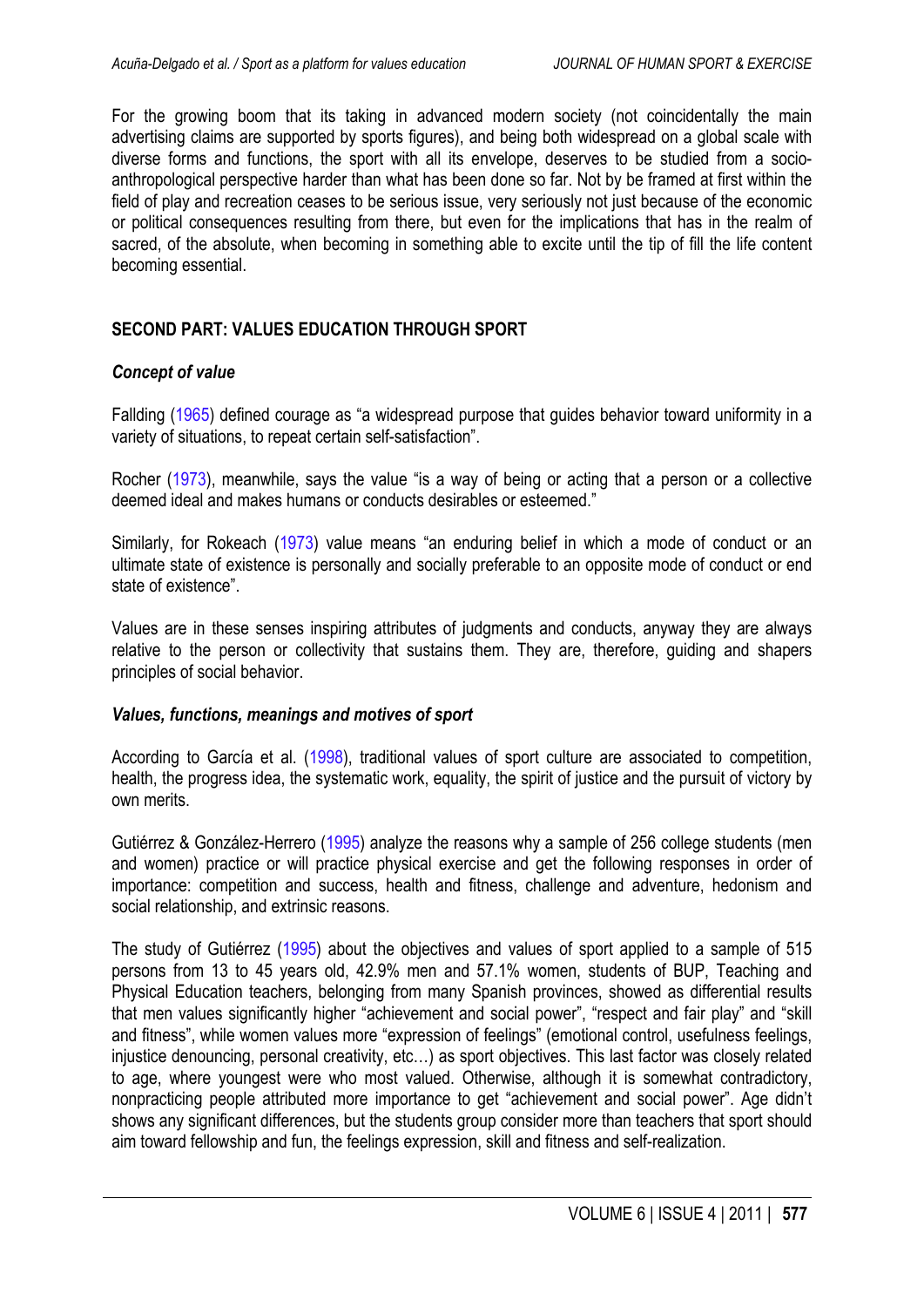<span id="page-5-0"></span>Of the three surveys done by García ([1998\)](#page-10-0) to the Spanish population between 1985 and 1995 about the meaning that best approximates to what people mean by sport, the healthy nature of sport notes above the rest of notions, probably for understanding that it counteracts social lifestyle increasingly sedentary; and it's a great distance from those other meanings of sport (escape valve, social relationships, personal adventure, character trainer, etc.) that in Anglo-Saxon societies with more sportive and educative tradition, are widespread and ssumed in a greater degree.

On the other hand, the reasons why practitioner people played sports between 1980 to 1995 resulted to be very diverse. It stressed the intention to do physical exercise to offset the negative effects of urban society and mass; followed by the playful component and the fondness for certain practice, as preferential reasons. The health concerns, meet friends, physical appearance, avoidance, competition and other reasons were also part of the responses.

In the comparison by gender the reasons offered by men and women are clearly differentiated. Men and women agreed in the physical exercise as dominant reason for sport, but not in others. Women practice it concerned mainly for health and the intention of improving their physical appearance, while males do it primarily for recreational reasons and social fulfillment.

# *Importance of media in transmission of values*

A powerful transmitter of values agent it's constituted by the media and specially television, which helps to shape our perception of reality and normalizes those behaviors it present, whether extraordinary they are.

Sport is a whole communication system that makes possible the encounter between towns and seen the interest paid by the journalistic genre that deals with it creates a common language, with terms that are almost universally understood. Of all of them, the "goal", a term of English origin which means aim or objective, is possibly the most widespread, because of the global boom that has taken soccer.

If we examine the terminology of sports biggest circulation daily in Spain, such as "Marca" and "As", which occupy most of his information pages with soccer, we can appreciate the warlike character employed for making more illustrative the confrontation between two teams, especially if there is maximum rivalry; but we mustn't forget that the language, the words, translate a logic of thinking, a way of understanding the reality it presents. In that sense, how can we understand a meeting were the dynamic of action and its protagonists are described in terms such as bullying, harassment, attack, defense, battle, struggle, campaign, combat, epic duel, fight, brawl, murder instinct, shot, adversary, opponent, victim, executioner, danger, death penalty, sentence, revenge, win lose, triumph, victory, defeat?

In the analysis that Gutiérrez & Montalbán [\(1994](#page-10-0)) make about an animated television series aimed to children such as "Oliver y Benji", of Japanese origin but with global spread and success, where protagonists are children soccer fans, they found out that motivational domains of values that underpin the observed behaviors were those: The main domain of the total motivation of conducts is recorded on the "achievement" (50.6%), which combines the values of ambition (73.9%), capacity (21.6%), triumph (2.7%) and intelligence (1.8%). It is followed by the "power" (18.6%), which groups influence values (31.4%), social recognition (31.4%), authority (25.6%) and image care (11.6%). The third domain is "security" (12.6%), which includes values of team membership (92.6%) and family safety (7.4%). "Conformity (6.7%) is the fourth domain, when joining values of obedience (51.7%), submission (34.5%) and humility (13.8%). "Self-direction" (6.5%) represents the fifth domain, with independence values (85.7%) and goals choice (14.3%). Finally, it figures "benevolence" (4.4%), which reflects the friendship value (100%).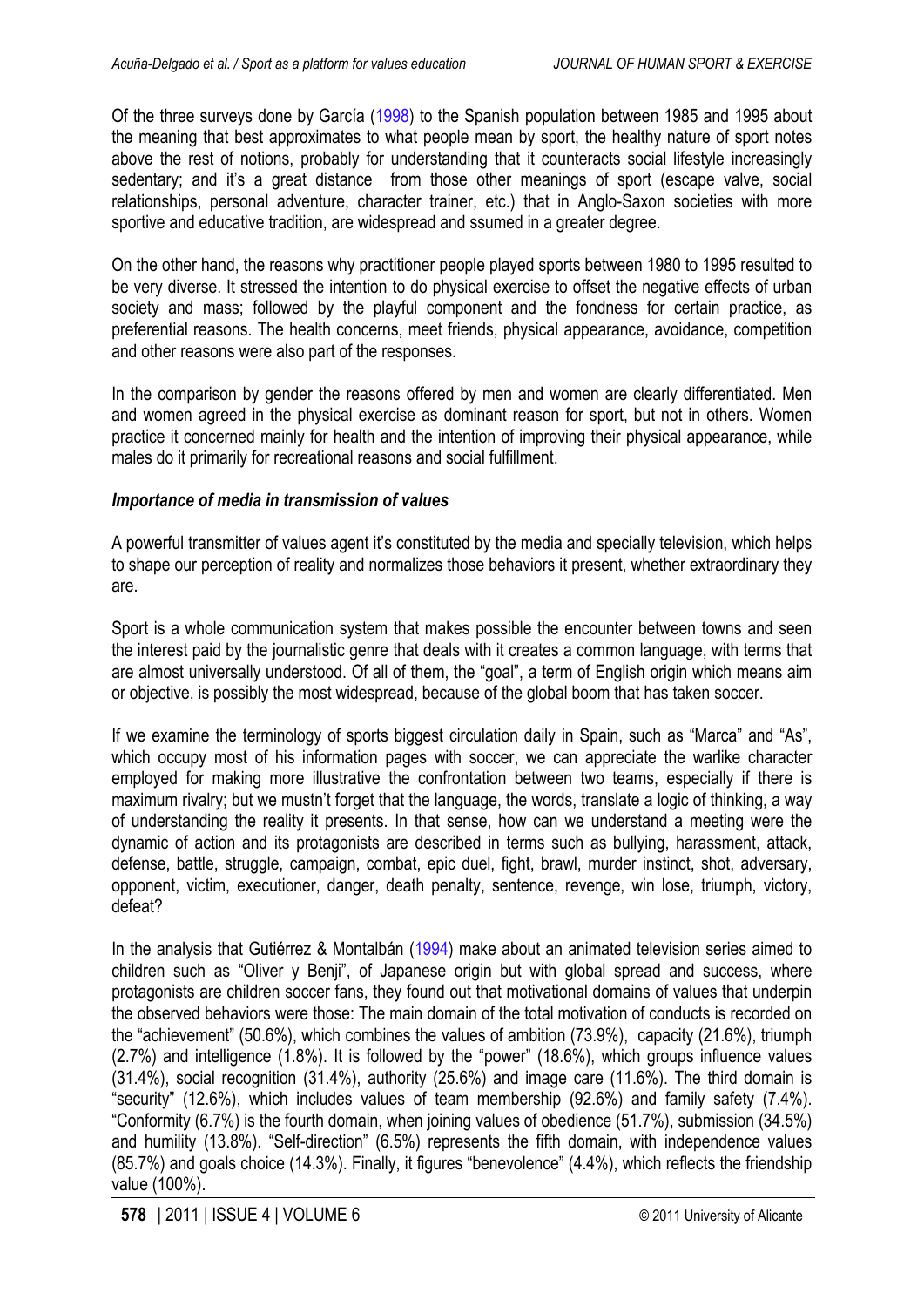<span id="page-6-0"></span>The catalog of conducts, attitudes and values that broadcasts this television series of highly successful among Spanish children and young people has a clear orientation. What can you expect from those viewers who are being bombarded with images and slogans permanently oriented to success, rivalry, triumph, ambition, power and sacrifice? Children are the stars of a sport professionally presented, where the inclusion or not in the team solely depends on the individual excellence to making possible the participation in the World Championships, the fact of making friends was irrelevant. Also striking (Gutiérrez, [1995\)](#page-10-0) is how natural and spontaneous game made in the district passes directly to the uprooting and fame that acting in a big stadium full of people offers. Contradictorily, of course, are fictional series, but anyway, it would generate excitement and expectations of extreme fanaticism to succeed quickly and at any cost. Evidently, even being eastern, the series goes against the Chinese proverb that says, "start early without going too faster".

Fair play, sportiness, respect for rules, or fellowship, are subject in that series, as in many real life cases, to the success achieved at any price. Under this dynamic, we can observe school sports are seriously influenced by two dominant ideologies, such as professionalism and Olympics, both marketed and given to the benefit law and most radical philosophy of winning at any price.

Durán [\(1998](#page-10-0)), to the persuasive power, the ideological abuse and the sensationalist manipulation of media, echoes the recommendations of UNESCO to propose a responsible education to sporting events that promote a more critical awareness and a an increase in the competence use and consumption of media, especially television.

# *Social intervention programs*

Corruption and violation of fair play is the order of the day in professional and high-level sports. For the known cases, no one is above suspicion of not having doped any time to get advantage over its rivals, and going even further, having trafficked with doping substances, even being super-athletes. The tactical foul is part of the game system in many sports, it's in the trainer's manual. It's allowed to grab the opponent, or kick if necessary, at referee's back preferably as a preventive measure to avoid risks; and the raw is that these actions aren't only typical at professional leagues, but is also commonly seen in the school sports. Competition system imposed, the high level of demand, the permanent aspiration to overcome extreme limits, to be classified, to win at any cost… it don't only occurs in the top of the pyramid, but extends with different degrees by all of it.

We can often hear phrases as "the other day they lost the match and my son was depressed all week", or "my daughter won the hockey match but she was sad. She told me: how am I going to be happy if Mariana scored two more goals than me?" Something is wrong with these feelings. What can we do?

Values education is a controversial issue for educators to the extent that there are no universal educational principles that guarantee a moral development among students adjusted to the principles of the society in which they live. In our case, the democratic society requires the development of values related to tolerance, respect to each others, natural environment, equality, solidarity, freedom, peace, health, friendship, etc., for which the education system choose to treat these issues in a transversal way within the educational matters, as occurs in physical education and sports (Fraile, [1998\)](#page-10-0).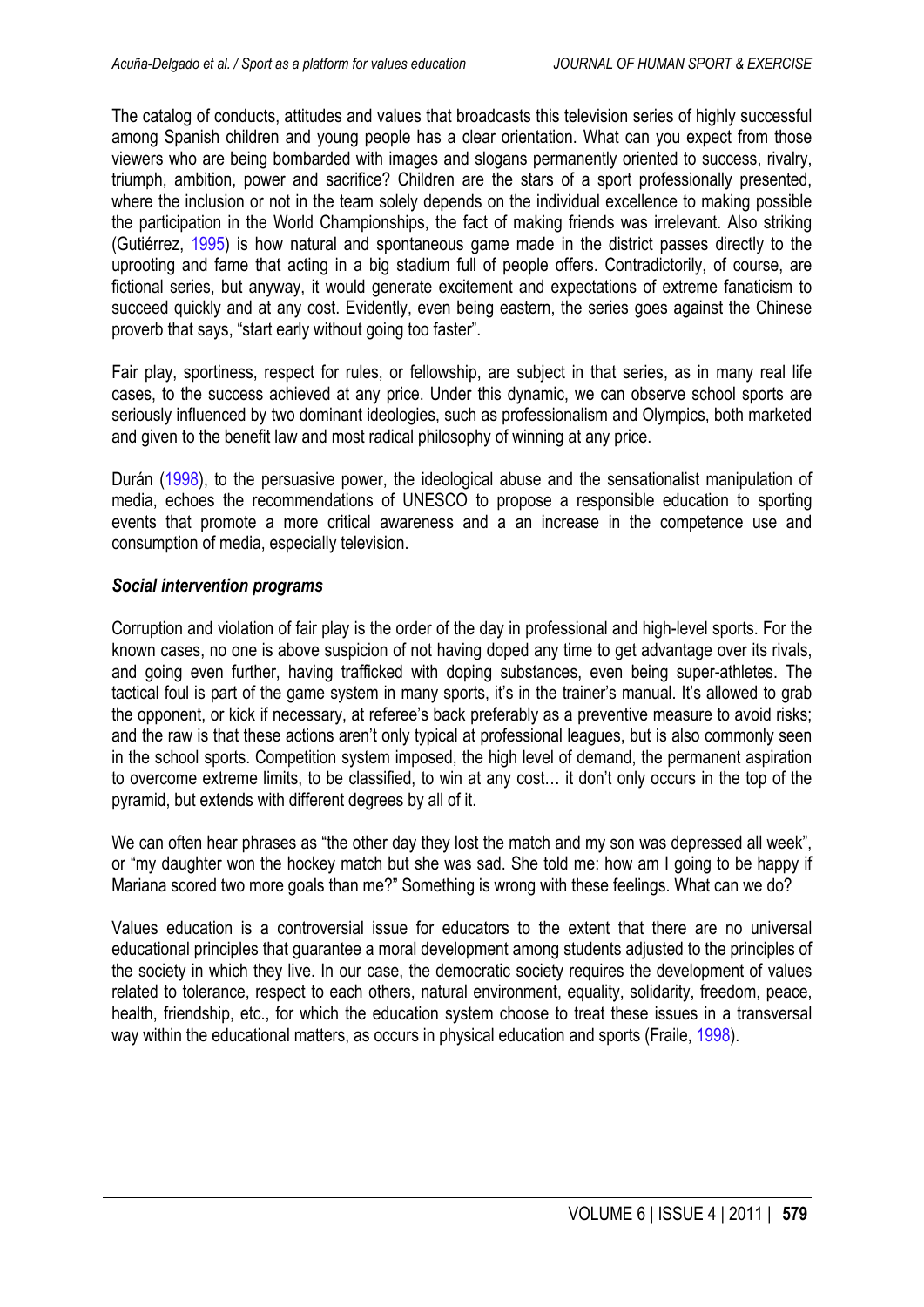<span id="page-7-0"></span>According to Blázquez ([1985\)](#page-10-0), between the y high-level and recreational sports extremes there is educational sport which allows a basic training first, and then another one continued through the movement, in order to contribute with the individual's harmonious development. School sports posits the finding of educational and pedagogical goals supported in sports initiation and leaves in the background the harsh demands of competitive sports, adapting in a coherent manner to the possibilities of every age, to develop motor and psychomotor skills in line with the cognitive, affective and social personality skills (Santiago, [2002\)](#page-11-0).

Psychology coined the term "prosociality" (Roche, [1998\)](#page-10-0) to describe those behaviors that lead to a more harmonious and solidarity coexistence in human groups under severe pressure, where conflicts is part of the normal dynamic. On the other hand, there's a broad agreement in recognize the high socialization potential of sport. In that sense, there are many experimental studies which demonstrate how can you promote values education through sport. The question, however, is knowing which values select, who should teach and how.

Researchers such as Weiss [\(1984\)](#page-11-0) or Bredemeier ([1994](#page-10-0)) indicate in their works that cognitive and moral development of students increases its level with the implementation of systematic and structured intervention programs, rather than leaving athletes simply exposed to the game dynamic.

Gutierrez & Vivo ([2003\)](#page-10-0) conducted an intervention program to develop ethic and social moral values at the gym, to a group of 120 students from high school, aged between 15 and 16 years, where 50 of them formed the control group and the remaining 70 formed the experimental group. Results were satisfactory as there was a "significant increase in the adolescents ethical reasoning and the improving of important aspects for the physical education class development, such as the reduce of discipline problems, the increase of mutual respect, the improve of the teacher-student communication and a more democratic atmosphere at the gym" (Gutierrez & Vivo, [2003\)](#page-10-0).

Ossorio [\(2002](#page-10-0)) discusses the two most wide used theoretical models for education in values: social learning theory, which raises its acquisition supported in the imitation of famous athletes behavior, usually elite or professional athletes; and structural development theory which focuses on the moral development, taking reasonable decisions according with the practitioner's own evolution; to propose the ecological model as third way that distributes responsibilities and functions to each of the educational agents, requiring the joint and interdisciplinary participation of politics in general, particularly sports, the media and the family. On this basis provides some interesting recommendations as a proposal to integrate values in physical and sportive activities.

From this same ecological perspective with which he approached his work, taking into account the different influences areas that affects the sporting phenomenon, Gutierrez [\(1995](#page-10-0)) concludes that the most favorable values to achieve through physical activity and sport can be differentiated into two types:

"Social values: Everyone's participation, respect to each others, cooperation, social relationships, friendship, being from a group, competitiveness, teamwork, expression of feelings, social responsibility, cohabitation, fight for equality, fellowship, justice, concern for each others, group cohesion.

Personal values: ability (physical and mental), creativity, fun, personal challenge, selfdiscipline, self-knowledge, maintaining or improving health, achievement (success-win), rewards, adventure and risk, sportsmanship and fair play (honesty), sacrifice's spirit, perseverance, self control, recognition and respect (social image), leisure participation, humility, obedience, fairness, self-realization, self- expression" (Gutierrez, [1995](#page-10-0)).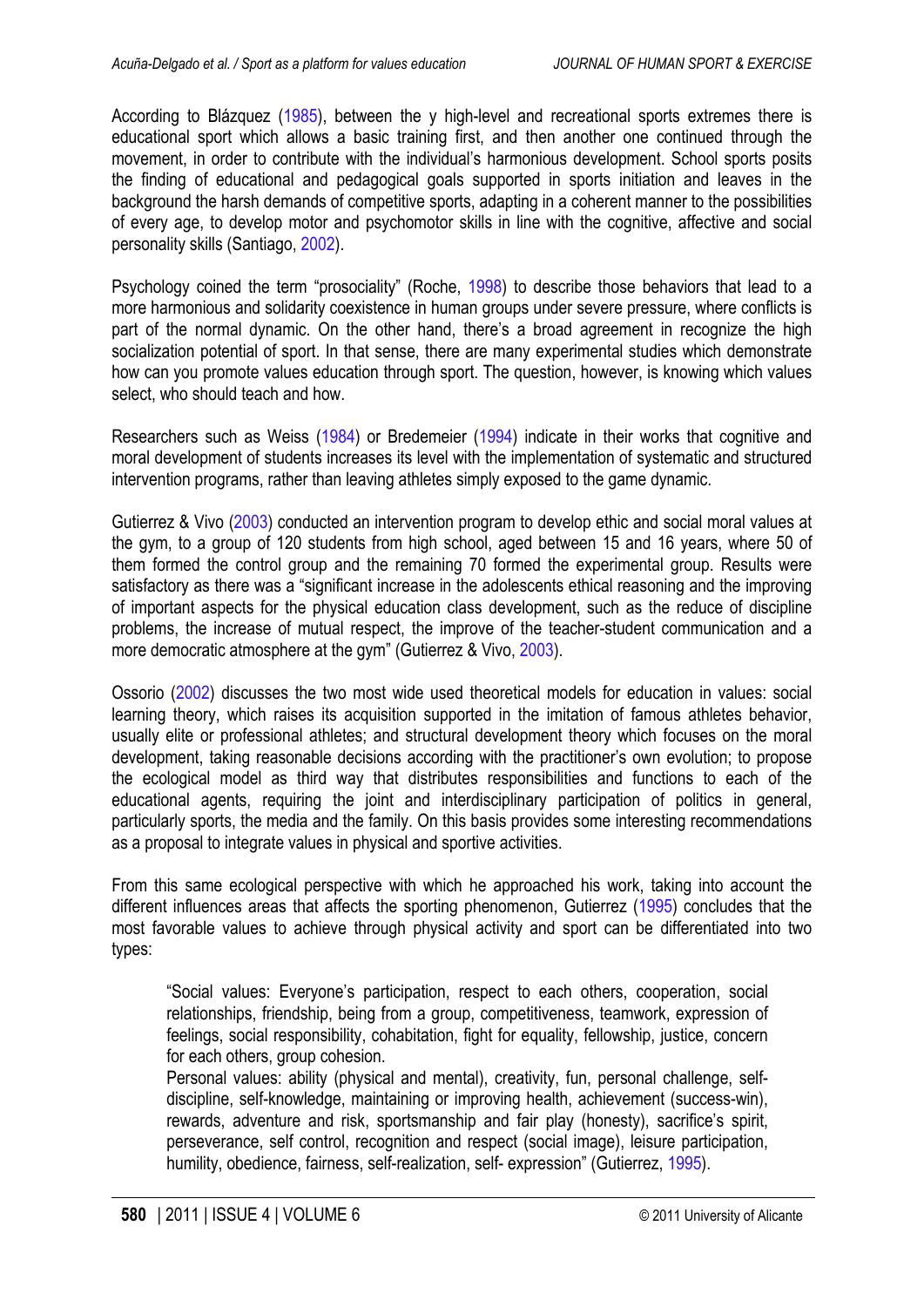<span id="page-8-0"></span>In line with these values, Gutierrez (1995) recommends a series of measures that affects to parents, teachers, sports organizations, media, spectators and practitioners, and finally political power, which may enhance their transmission within the sport field and its transfer to everyday life.

Anyway, this author concludes his thought coinciding with Brenda Bredemier, saying: "Physical Activity and Sport, by themselves, aren't generators of social and personal values; they are excellent grounds for promotion and development of those values, but it would depend on the use made, right or not, of Physical Activity, the promoting laudable values for the individual and his community or otherwise obnoxious to itself and its social context; and we must commit, insist in the fact of educate and promote social and personal values when practiced Physical Activities and Sport" (Gutierrez, 1995).

Worried about anxiety, bad temper and abandonment, among other harmful considerations, that extremely competitive sport produces within the school ambit, Perez ([2002\)](#page-10-0) implanted an intervention program in this area through a teaching style he calls competitive-collaborative, in which without removing the agonistic character of activities (viewing it as something necessary, as a self improvement stimulus, because life is competitive, like it or not), using the competition as an educational tool on the principle that wining is not always important, also improved cooperation and solidarity between both colleagues and colleagues and opponents, as well as technical-tactical learning. Significant case to show that it's not competition by itself but its excesses which generates undesirable consequences in sports and other orders in life, and differently oriented than usual can be a great ally to instill appropriate social values.

But does competitive mentality of modern sport requires intervention programs to make it more friendly and respectful than it is? What does exists in other places, in other contexts? Are there any other ways to understand and assume sport competition in our days?

# **COLOPHON**

Mark Spitz, swimmer who won seven gold medals in Munich 72 Olympic Games, says at the age of 57: "Great athletes are because we don't support to lose". We have heard something similar to Paquito Fernandez Ochoa or Angel Nieto, as we remember. Great champions insists a lot on the idea of being very competitive and not letting up, and it seems that this must be one of the keys to success, but is it necessary "not being a good looser", that is to say, "not accept not winning" for becoming a champion?

Fortunately, champion's spirit does not always go in that direction. Although we found examples of outstanding athletes who didn't know or don't know to lose as Drazen Petrovic or Divan Petrovic in basketball, John Mc Enroe or Novak Djokovic in tennis, goalkeeper Chilavert or Cristiano Ronaldo in football, or Jose Mourinho as coach, we also find who permanently give lessons of poising, both when wining and loosing. It's difficult to find a more competitive player than Rafael Nadal, for example, but his sporting excellence is not incompatible with his humility and poise at all times; same happens to his arch rival and at the same time friend Roger Federer. And they are not isolated examples of humility and poise, Pau Gasol, Leo Messi, Andrés Iniesta, Iker Casillas, or even Vicente del Bosque as coach, for seeing the closest cases, also offers lessons in this regard. This last one certainly demonstrated that with humility, without bad manners and without raising the voice, as usually do most of his colleagues, he could become a world champion in one of the most competitive and spectacular sports there are.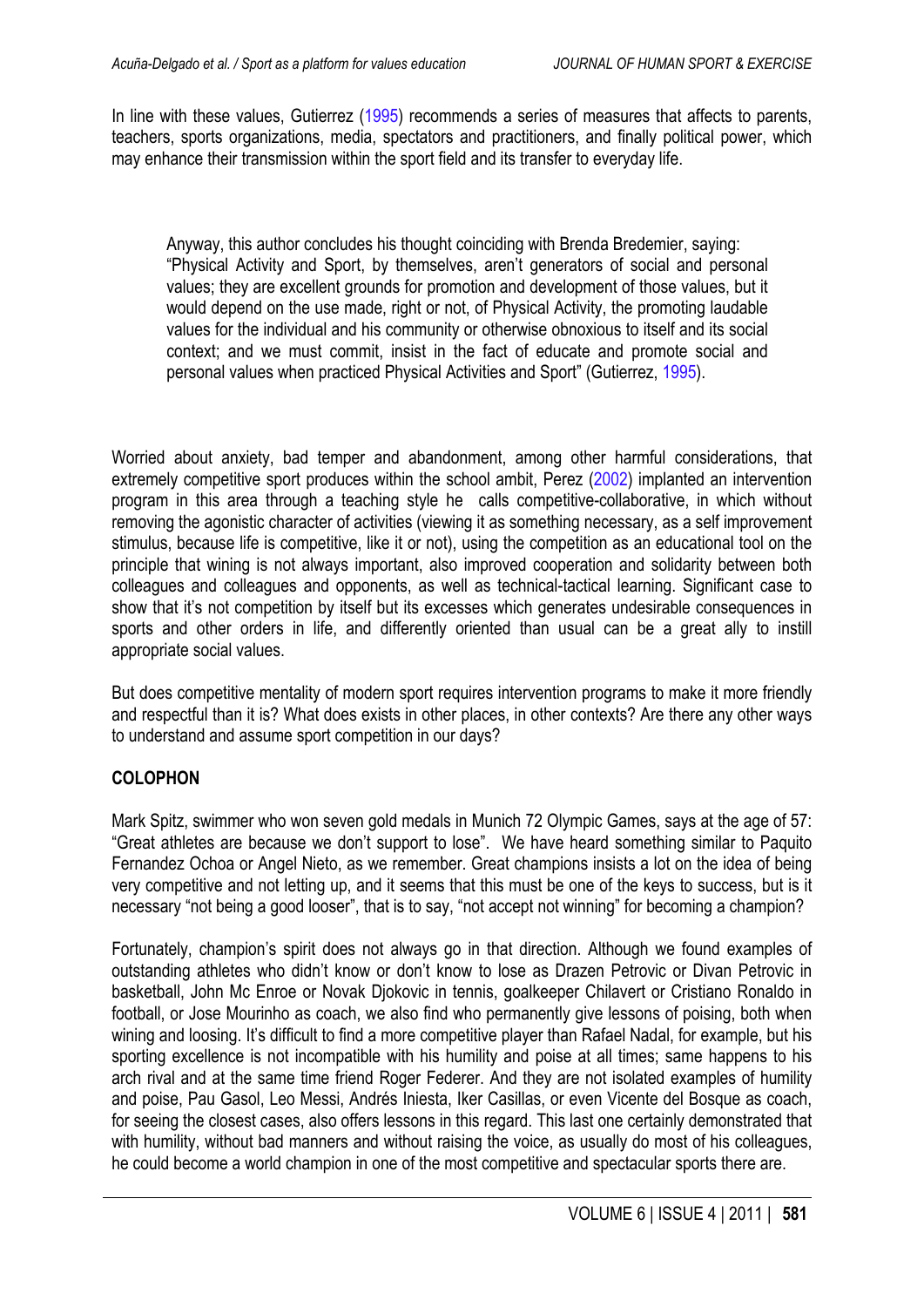By contrast and although it is not the most widespread pattern, the aptitude promoted by some educators and coaches, even in high performance sports, it is to learn to fail, to live with defeat and take risks without imposing frustration or bad temper those who receive it; to take the Thomas Edison's position, who was a winner, and apparently, when a reporter asked him how does he felt having failed 25,000 times in an attempt to create an accumulating battery, his response was "I don't know why do you call them failures. Now I know 25,000 ways not to make a battery. How many do you know?" The key to success lies in perseverance and sustained effort, and under that philosophy would be the feelings of shame or guilt if don't achieve the objective.

There are many benefits of sport in childhood and adolescence: enter the child in society, it can be coeducational, teaches to follow rules, to be disciplined, helps to overcome shyness, stop excessive impulse, develops the improvement desire, helps to build the character, makes him more collaborative, etc., but, as we already note, nothing of this is assured, it will depend on the way it is done.

We live in a society of excess and many of the problems generated around sports are due to excesses experienced in competition, both in its practice dimension as in spectacular una: doped athletes, swollen by violent fanatics.

Near-term future society is not expected to make a substantially change in the market model, increasingly widespread, and at that stage the sport, probably, will reflect both global and local trends. It will be an important educational tool, while business to sell various products.

From a political perspective and within the Spanish sphere, make education get a framework of stability as a matter of state, to avoid sudden changes in the system every four or eight years in order to accommodate to the occurrences of the political party in the Government, remains an aspiration. But in any case, values education across different disciplines and especially of sport, forms part of the social intervention programs for years, gaining in height each time.

Education in values that serve as a counterweight to what is generally installed on the professional and social sport system (extremely competitive), values that remove transcendence to winning or losing and to that circumstance be assimilated without arrogance on the one hand and without trauma in the other hand; that remove the hidden tramp (falls simulation, etc.) as normal and strategy of play; insults and abuse of vocabulary; lack of respect to each others; and instead of that, reward the tenacity, the spirit of sacrifice, the cooperation, solidarity, and all those positive values that improve people and life in society.

In private ambit it is more difficult to influence, in this ground the media, as opinion and attitudes generators, have a great responsibility and they know, of course, but commercial and ideological interests prevents the arising of the sensationalism and the fight that attracts more attention and has a better sale. However, we note that even from the media in the recent years there have been highlighting another set of values in athletes, far beyond its performance and technical-tactical ability, which have to do with his personality, to value positively or negatively. In any case, the responsibility to educate in values through sport, from the ecological perspective or model, which we share, is related to different agents, as we already discussed, and requires a deep reflection about the contribution that a seemingly innocent activity as the sportive practice and entertainment can do to improve the peoples and towns lifestyle.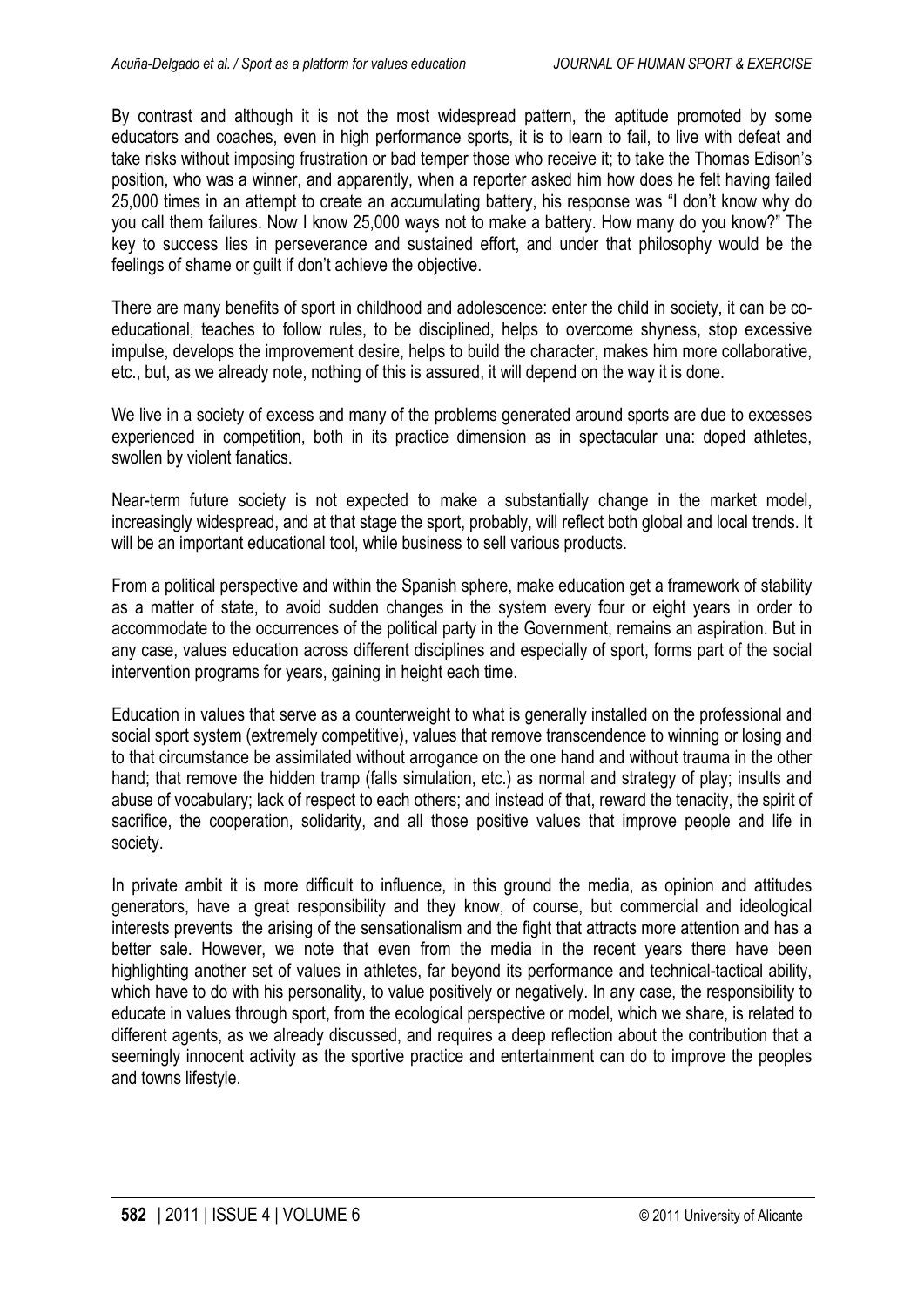# <span id="page-10-0"></span>**REFERENCES**

- 1. ARNOLD PJ. *Educación Física, movimiento y currículum.* Madrid: Morata; 1999. [\[Abstract\]](http://books.google.es/books?id=96-q8MLb_csC&printsec=frontcover&dq=Educaci%C3%B3n+F%C3%ADsica,+movimiento+y+curr%C3%ADculum&hl=es&sa=X&ei=dwD5ToOkJY20hAfUxbjXDQ&ved=0CDMQ6AEwAA#v=onepage&q=Educaci%C3%B3n%20F%C3%ADsica%2C%20movimiento%20y%20curr%C3%ADculum&f=false) **IBack to textl**
- 2. BLAZQUEZ D. *La iniciación a los deportes de equipo.* Madrid: Martínez Roca; 1985. [\[Back to](#page-7-0) [text\]](#page-7-0)
- 3. BOURDIEU P. *Cosas dichas.* Barcelona: Gedisa; 1988. [\[Full Text\]](http://es.scribd.com/doc/39359790/Bourdieu-Pierre-Cosas-Dichas) [\[Back to text\]](#page-3-0)
- 4. BREDEMEIER BJ. Children's moral reasoning and their assertive, aggressive, and submissive tendencies in sport and daily life. *Journal of sport and exercise psychology.* 1994; 16:1. [\[Abstract\]](http://journals.humankinetics.com/jsep-back-issues/jsepvolume16issue1march/childrensmoralreasoningandtheirassertiveaggressiveandsubmissivetendenciesinsportanddailylife) [[Back to text\]](#page-7-0)
- 5. BRÖHM JM. *Sociología política del deporte.* México: F. C. E.; 1982. [\[Back to text\]](#page-2-0)
- 6. CAGIGAL JM. *¡Oh Deporte! (Anatomía de un gigante).* Valladolid: Miñón; 1981. [[Back to text\]](#page-2-0)
- 7. CARLIN J. *El factor humano.* Barcelona: Seix Barral; 2009. [\[Abstract\]](http://books.google.es/books?id=ME5gQwAACAAJ&dq=el+factor+humano+john+carlin&hl=es&sa=X&ei=MgL5TonQHMyChQeq38zFAQ&ved=0CDwQ6AEwAQ) [\[Back to text\]](#page-1-0)
- 8. DURÁN J. Deporte y medios de comunicación: una propuesta educativa. Hacia una educación crítica y responsable ante los grandes espectáculos deportivos televisados. In: J Martínez (Ed.). *Deporte y calidad de vida.* Madrid: Esteban Sanz; 1998. [\[Abstract\]](http://books.google.es/books?id=aMCBzpBxaLEC&pg=PA403&lpg=PA403&dq=Deporte+y+medios+de+comunicaci%C3%B3n:+una+propuesta+educativa.+Hacia+una+educaci%C3%B3n+cr%C3%ADtica+y+responsable+ante+los+grandes+espect%C3%A1culos+deportivos+televisados&source=bl&ots=yu3fJeK8He&sig=ZAfCDdqap-Jtewltm-8Zt61BExI&hl=es&sa=X&ei=UgL5TrvTHNKBhQfRqOTHAQ&ved=0CB8Q6AEwAA#v=onepage&q=Deporte%20y%20medios%20de%20comunicaci%C3%B3n%3A%20una%20propuesta%20educativa.%20Hacia%20una%20educaci%C3%B3n%20cr%C3%ADtica%20y%20responsable%20ante%20los%20grandes%20espect%C3%A1culos%20deportivos%20televisados&f=false) [[Back to text](#page-6-0)]
- 9. FALLDING H. El estudio empírico de los valores. *American Sociological Review.* 1965; 30. [\[Back to text\]](#page-4-0)
- 10. FRAILE A. La presencia de los valores educativos en la actividad físico-deportiva. In: J Martínez (Ed.). *Deporte y calidad de vida.* Madrid: Esteban Sanz; 1998. [\[Abstract\]](http://books.google.es/books?id=aMCBzpBxaLEC&pg=PA379&dq=La+presencia+de+los+valores+educativos+en+la+actividad+f%C3%ADsico-deportiva&hl=es&sa=X&ei=9AL5Tq_ND9CZhQeoyrmkAQ&ved=0CC8Q6AEwAA#v=onepage&q=La%20presencia%20de%20los%20valores%20educativos%20en%20la%20actividad%20f%C3%ADsico-deportiva&f=false) [\[Back to text](#page-6-0)]
- 11. GARCIA M, LAGARDERA F, PUIG N. Cultura deportiva y socialización. In: M García, F Lagartera, N Puig (Eds.). *Sociología del deporte.* Madrid: Alianza Editorial; 1998. [\[Abstract\]](http://dialnet.unirioja.es/servlet/libro?codigo=293436) [\[Back to text\]](#page-4-0)
- 12. GARCÍA M. *Aspectos sociales del deporte. Una reflexión sociológica.* Madrid: Alianza Editorial; 1990. [[Back to text\]](#page-3-0)
- 13. GUTIÉRREZ M, GONZÁLEZ-HERRERO E. Motivos por los que los jóvenes practican Actividad Física y Deportiva: Análisis de una muestra de estudiantes universitarios. In: *II Congreso de Ciencias del Deporte, la Educación Física y la Recreación.* Lleida: INEF; 1995. [\[Back to text\]](#page-4-0)
- 14. GUTIÉRREZ M, MONTALVÁN A. ¿Qué valores transmite la serie deportiva de dibujos animados Campeones? *Revista Española de Educación Física y Deportes.* 1994; 1-2. [\[Back to](#page-5-0) **text**
- 15. GUTIÉRREZ M, VIVÓ P. Desarrollo socio-moral en Educación Física. In: *Deporte y modernidad. VII Congreso AEISAD.* Madrid: Esteban Sanz; 2003. [\[Back to text\]](#page-7-0)
- 16. GUTIÉRREZ M. *Valores sociales del deporte. La Actividad Física y el Deporte como transmisores de valores sociales y personales.* Madrid: Gimnos; 1995. [\[Abstract\]](http://www.libreriadeportiva.com/L4751-valores-sociales-y-deporte-la-actividad-fisica-como-transmisor-de-.html) [[Back to text](#page-4-0)]
- 17. MANDELL RD. *Historia cultural del deporte.* Barcelona: Bellaterra; 1986. [\[Abstract\]](http://www.ed-bellaterra.com/php/llibresInfo.php?idLlibre=150) [\[Back to](#page-2-0) [text\]](#page-2-0)
- 18. OSSORIO D. La educación en valores a través de las actividades físico deportivas. *Revista Digital EF Deportes.* 2002; 8(50). [\[Full Text\]](http://www.efdeportes.com/efd50/valores.htm) [[Back to text](#page-7-0)]
- 19. PÉREZ JA. *La competición en el ámbito escolar: un programa de intervención social.* Alicante: Universidad de Alicante; 2002. [\[Full Text\]](http://www.cervantesvirtual.com/obra/la-competicion-en-el-ambito-escolar-un-programa-de-intervencion-social--0/) [\[Back to text\]](#page-8-0)
- 20. PIERNAVIEJA M. Depuerto, deporte, protohistoria de una palabra. *Ciencia y deporte.* 1985; 1-2. [\[Back to text\]](#page-2-0)
- 21. PUIG N, HEINEMANN K. El deporte en la perspectiva del año 2000. *Papers.* 1991; 38. [\[Full](http://ddd.uab.cat/pub/papers/02102862n38/02102862n38p123.pdf)  [Text\]](http://ddd.uab.cat/pub/papers/02102862n38/02102862n38p123.pdf) [[Back to text](#page-3-0)]
- 22. ROCHE R. *Psicología y educación para la prosocialidad.* Buenos Aires: Ciudad Nueva; 1998. [\[Abstract\]](http://www.ciudadnueva.org.ar/colecciones-de-libros/pedagogia-y-educacion/psicologia-y-educacion-para-la-prosocialidad) [[Back to text\]](#page-7-0)
- 23. ROCHER G. *Introducción a la sociología general.* Barcelona: Herder; 1973. [[Back to text](#page-4-0)]
- 24. ROKEACH M. *The nature of human values.* New York: Free Press; 1973. [\[Back to text\]](#page-4-0)
- 25. SANTIAGO JJ. El desarrollo de valores sociales positivos dentro del deporte escolar. *Revista digital EF Deportes.* 2002; 8(47). [\[Full Text\]](http://www.efdeportes.com/efd47/valores.htm) [[Back to text](#page-7-0)]